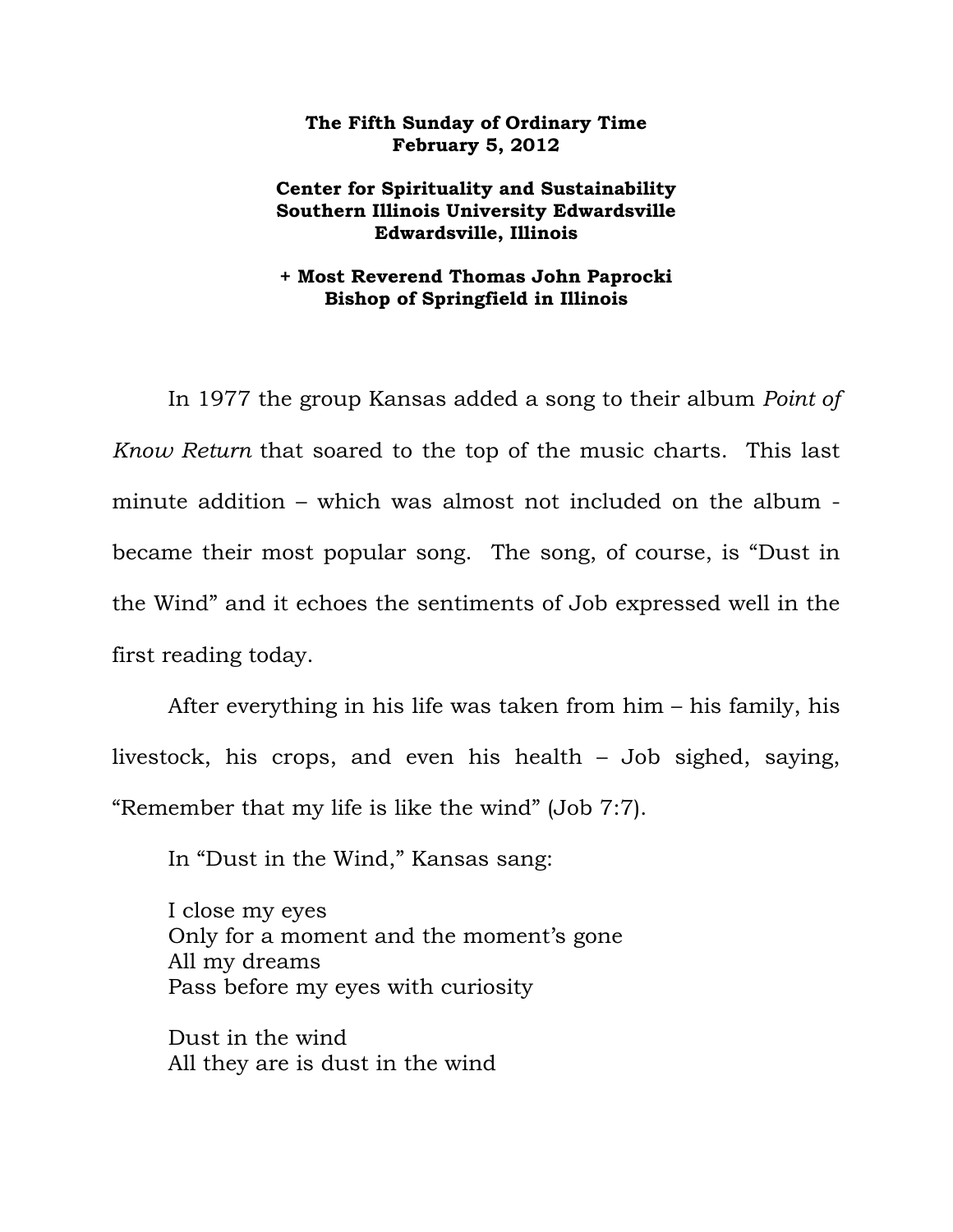Same old song Just a drop of water in an endless sea All we do Crumbles to the ground, though we refuse to see Dust in the wind All we are is dust in the wind

If Kansas is right – if everything we do crumbles to the ground and if all we are is dust in the wind – then Job's question is almost certainly true: "Is not man's life on earth a drudgery" (Job 7:1)?

 There are many people today who go from day to day with this question ever in the hearts. Caught up in the lies of society that promise happiness but cannot give it, they do not realize why they feel like dust in the wind, being blown about with no real purpose or direction, simply going through life for the next moment of the promise of a fading happiness. If this is all there is to life, Kansas is right: the moments pass and are simply gone. Those who live this way feel as if their lives are nothing more than dust in the wind. If this is all there is to life, Job is right when he said, "My days are swifter than the weaver's shuttle; they come to an end without hope" (Job 7:). If happiness never lasts, if happiness is unattainable, then life is without hope and without purpose.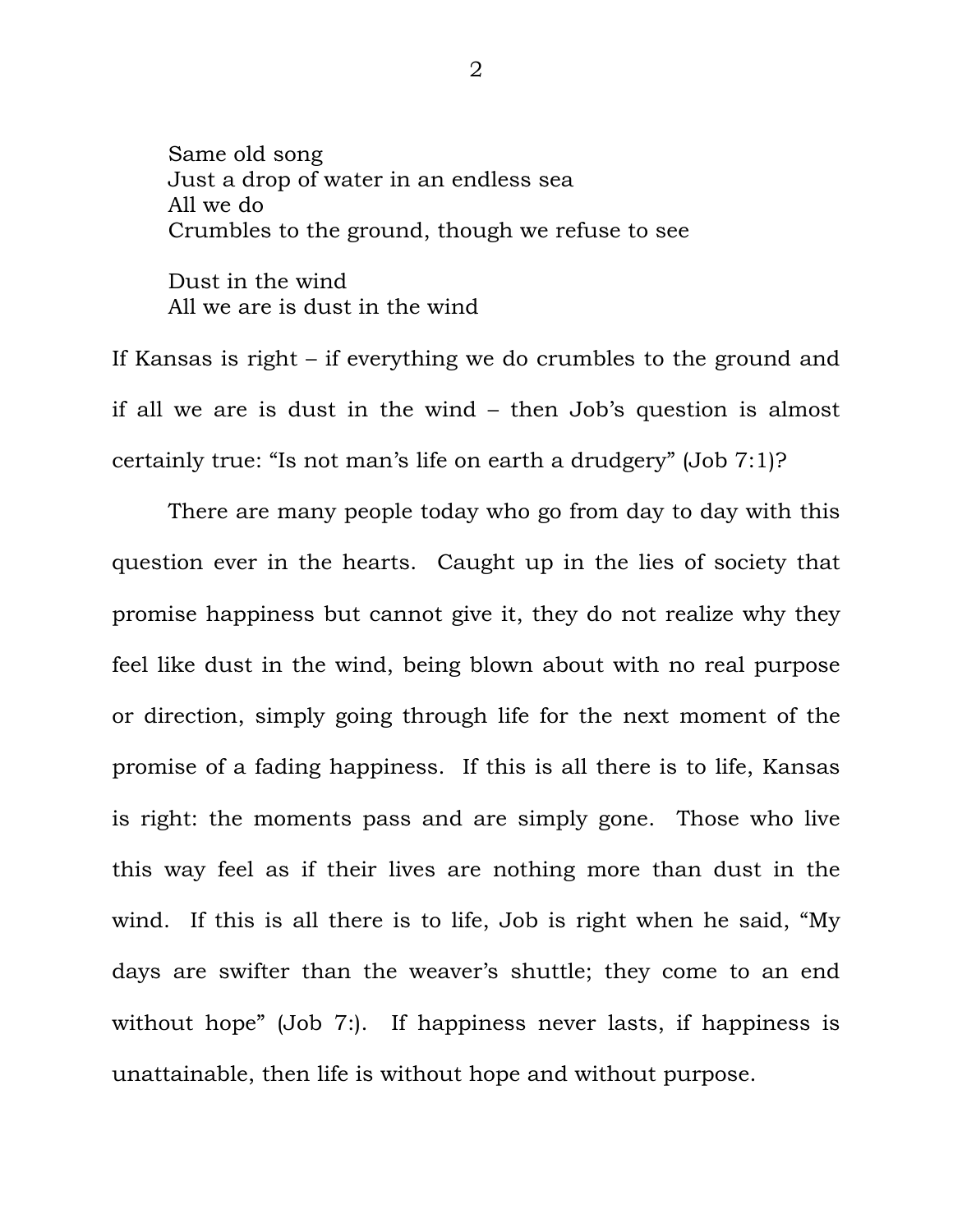But perhaps Kansas is not quite right. Perhaps something does remain of what we do. Perhaps we are more than dust in the wind. Perhaps man's life on earth is not a complete drudgery. Perhaps there is something more to life than the same old song. Perhaps there is a happiness that lasts.

 If we are honest, is this not the deepest desire of our hearts, to be eternally happy? It is this confidence that led the Psalmist to sing, "Praise the Lord, who heals the brokenhearted" (cf. Psalm 147:3).

 The people of Capernaum knew this Psalm and recognized in Jesus the one who "heals the brokenhearted and binds up their wounds" (Psalm 147:3). For this reason Simon Peter said to Jesus, "Everyone is looking for you" (Mark 1:37). They knew that he "is our LORD and mighty in power" and that "to his wisdom there is no limit" (Psalm 147:5) and so they sought in him the peace and the happiness for which their restless hearts yearned.

 It is truly in him alone that lasting happiness is to be found and in him alone that our hearts will at last be at rest. The Lord

3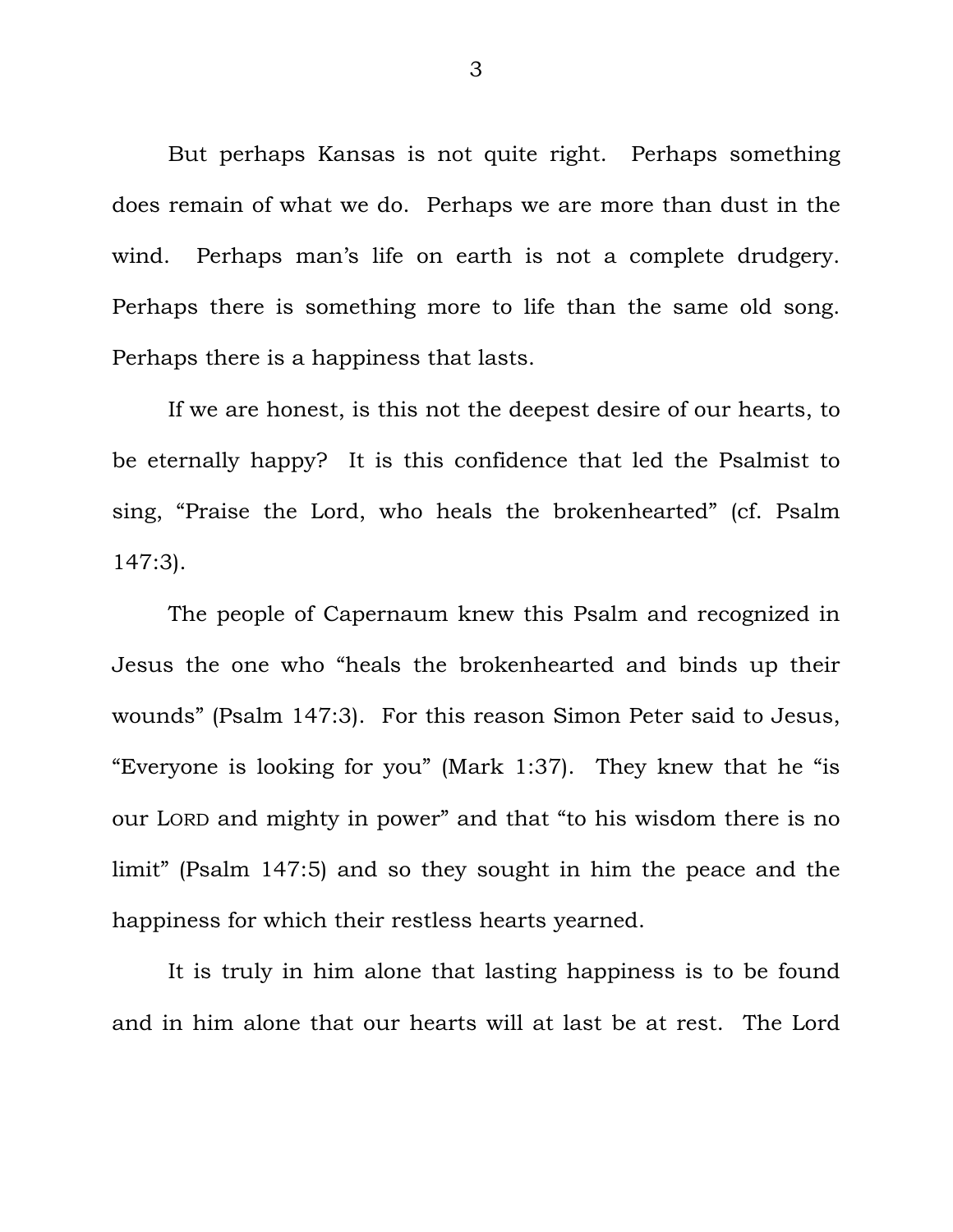himself acknowledged this when he said, "For this purpose have I come" (Mark 1:38).

 Have you not come to Mass today because you, too, are looking for Jesus? Perhaps you have in search of something you are not yet able to name. What you seek can only be found in Jesus. Your heart, too, may be restless, as are the hearts of many of your peers.

 Saint Augustine knew this restlessness well and he struggled with it for many years. He knew that he had been living a life of great sin and within his heart their stirred a desire for greatness. This is desire is your hearts, as well. At long last, Augustine came to realize that the only way he could arrive at greatness was to abandon his sinful life; he came to realize that, as he said, "You have made us for yourself, O Lord, and our hearts are restless until they rest in you."

 Is your heart this day at rest, or do you long for an unfading happiness and peace? Look for Jesus and you will find what you desire! Just as went off for the nearby villages to teach the people around him, so, too, does he go off in search of us. He comes to in

4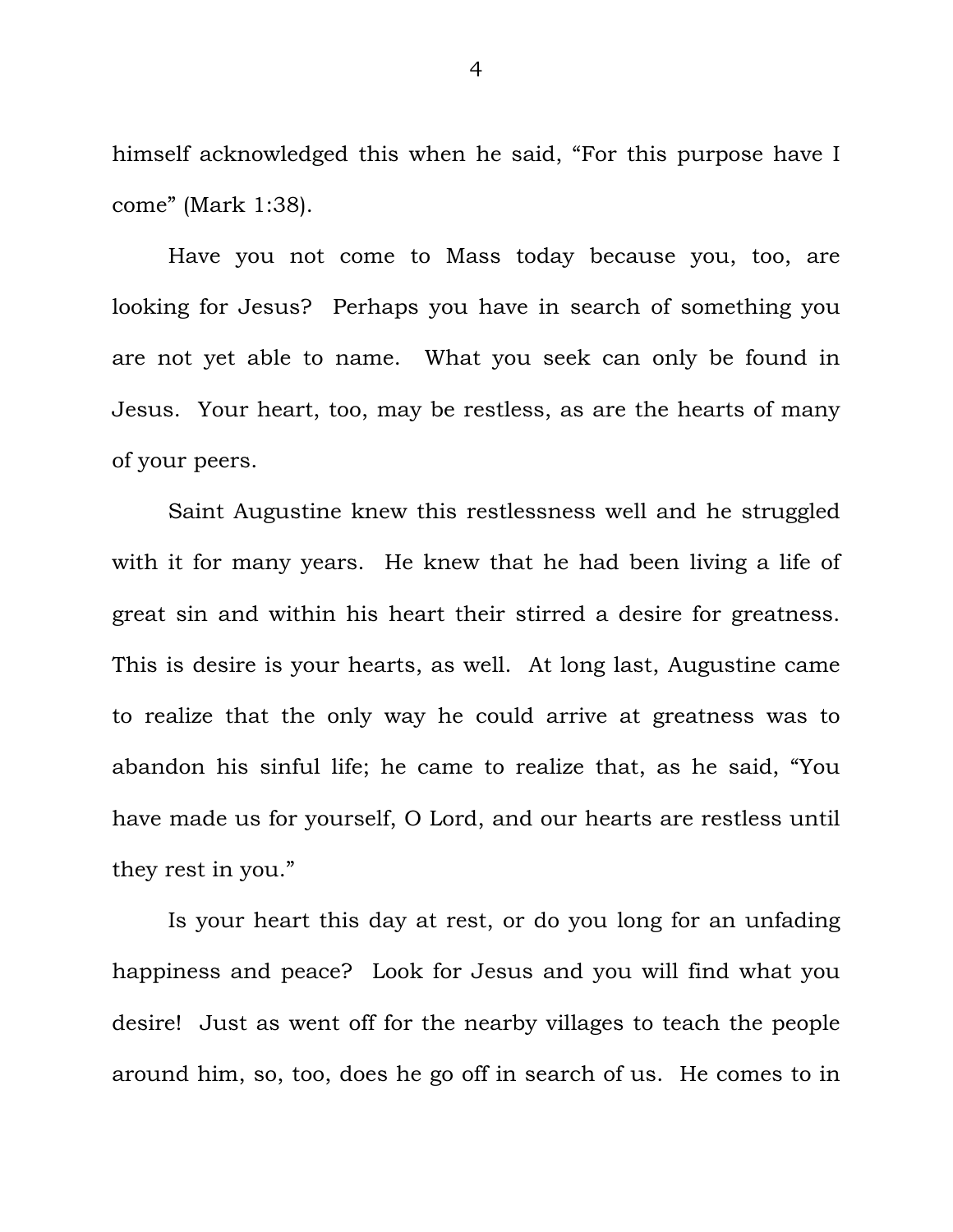the Scriptures, in the presence of the community of the Church, in the persons of his ministers, and most especially of all in the Eucharist.

 If we can keep ourselves quiet and still, we will hear him speaking to us in the silence of our hearts which will slowly begin to burn within us as recognize that a life lived in the company of Jesus is not a life of drudgery but one of deep-seated joy (cf. Luke ).

 In this we see that the song of Kansas was an unfinished melody. There is something that remains. Though we are formed from the dust of the earth, we are more than simple dust in the wind for the very breath of God was breathed into us and gave us life. There is something more to life than the same old song. In the end, all that remains is love and this love has gone out in search of us and is continually in search of us. At the end of this month, on Ashe Wednesday, we will be reminded that we are dust, and unto dust we shall return. But the remains of this life will be raised up to new life to fulfill the promise of the resurrection.

 Your peers, dear brothers and sisters, need to see in your life the hope and the joy that comes from a relationship with Jesus